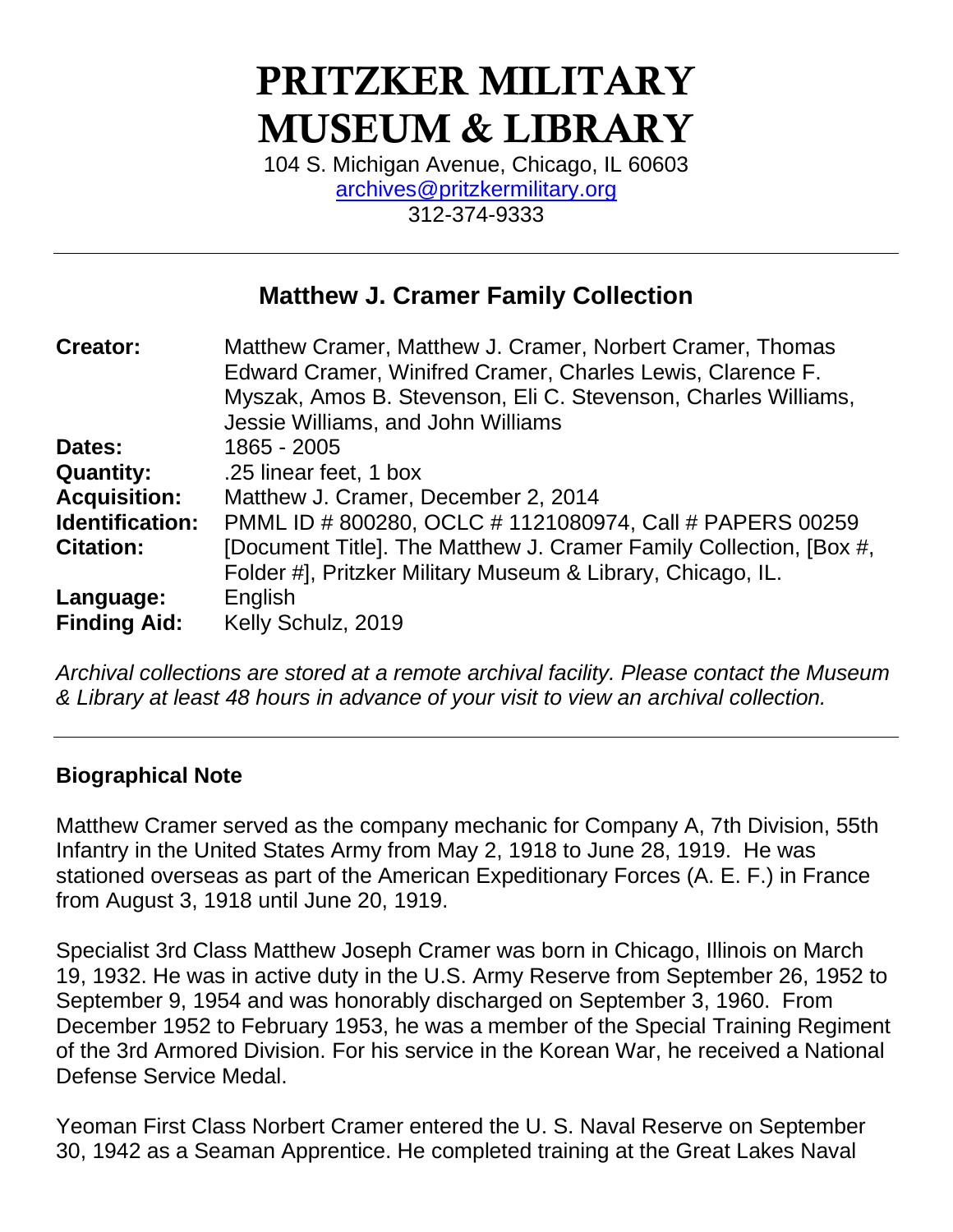Training Center and Camp Perry. He attended the Yeoman School in Boston, Massachusetts from November 1942 to March 1943. Following Yeoman School, he was assigned to the 8<sup>th</sup> Naval District Headquarters in New Orleans, Louisiana and then in December 1943, he was assigned to CUB-12, Division H in San Bruno, California. In February 1944, he was stationed overseas where he spent 18 months at various advances bases in the South Pacific. He arrived back in the United States in September 1945 and was honorably discharged on April 1, 1946.

Technician fifth grade Thomas Edward Cramer was born in Chicago, Illinois on August 19, 1933. He was inducted into the U. S. Army on October 17, 1952. During the Korean War, he served as a Medical Aidman in the Medical Company of the 9th Infantry Regiment. He received the following awards and citations of his service in the Korean War: Korean Service Ribbon with 1 Bronze Service Star, Combat Infantry Badge, United Nations Service Medal, National Defense Service Medal, and Republic of Korea Presidential Unit Citation. He was honorably discharged on August 10, 1954.

Charles Lewis was born in Missouri in 1915. He enlisted in the U. S. Army in 1942 and served during World War II.

During the Civil War, 1st Sergeant Amos B. Stevenson served in the U. S. Army. From 1864 to 1865, he was in Company C of the 130th Indiana Infantry Regiment.

During the Civil War, Eli C. Stevenson served in the U. S. Army in Company A of the 40th Indiana Infantry.

## **Scope and Content of the Collection**

The Matthew J. Cramer Family Collection contains military records, special orders, correspondence, typed histories, and photocopies of original documents and photographs relating to Matthew J. Cramer and various members of his family.

Family members present in the collection include his father, Matthew Cramer; his mother, Winifred Cramer; his brother, Thomas Edward Cramer; cousins Charles Lewis and Norbert Cramer; and his great-grandfather Amos B. Stevenson. Others included in the collection are Clarence F. Myszak, Eli C. Stevenson, and Charles, Jessie, and John Williams. The relationship between these people and Matthew J. Cramer is unclear, though they are potentially family members or friends of family members. Individuals represented in this collection participated in the Civil War, World War I, World War II, and the Korean War and were members of the U. S. Army, Army Reserve, and Navy. The materials date from 1865 to 2005.

Photographs and artifacts have been separated out.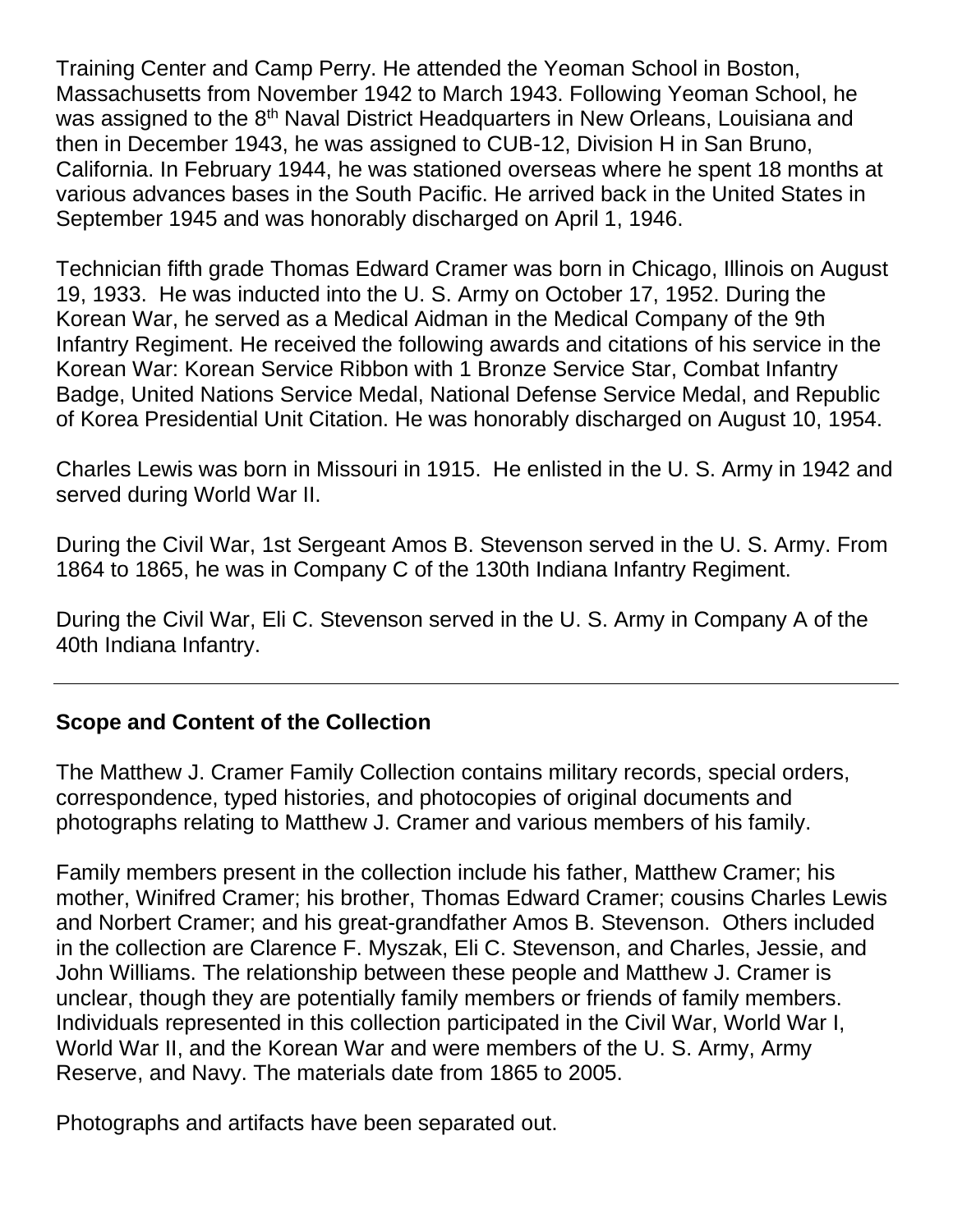## **Arrangement**

The collection arrived in no discernable order. PMML staff have organized the collection first alphabetically by last name and then chronologically there within where applicable with undated materials at the end.

## **Rights**

Copyrights held by Matthew J. Cramer were transferred to the Pritzker Military Museum & Library. All other rights are held by the author or publisher. Users assume responsibility for following copyright laws as established by US Code Title 17.

## **Separations**

| <b>Item ID</b> | Call<br><b>Number</b> | <b>Description</b>                                                                                                                                                                                                                                                                                                                   | Location |
|----------------|-----------------------|--------------------------------------------------------------------------------------------------------------------------------------------------------------------------------------------------------------------------------------------------------------------------------------------------------------------------------------|----------|
|                |                       | <b>Photographs</b>                                                                                                                                                                                                                                                                                                                   |          |
| 800280058      | <b>PHOTO</b><br>04922 | Black and white photo of Thomas Edward Cramer<br>in uniform from about shoulders up. Handwritten<br>note on upper left corner of front: "Thomas Ed<br>Cramer, 19 Au 1933, Chi IL, US 55295695"<br>Handwritten note on the back: "I was drunk it looks<br>like someone bashed me up ride (?) to (?) head<br>(?) but no one did HA HA" |          |
| 800280059      | <b>PHOTO</b><br>04923 | Black and white photo of Matthew J. Cramer in<br>uniform from about shoulders up. Handwritten<br>note on bottom: "Matthew J. Cramer, US<br>55294294, 1942-1954" includes additional illegible<br>writing. Handwritten note on the back: "Matthew J.<br>Cramer, 1952-1954, US-55-294 294"                                             |          |
|                |                       | <b>Artifacts</b>                                                                                                                                                                                                                                                                                                                     |          |
| 800280060      |                       | 3rd Armored Division patch attached to paper with<br>handwritten note: "Matthew J. Cramer, 55 294<br>294, 1952-1954"                                                                                                                                                                                                                 |          |
| 800280061      |                       | Dog Tag for Matthew J. Cramer                                                                                                                                                                                                                                                                                                        |          |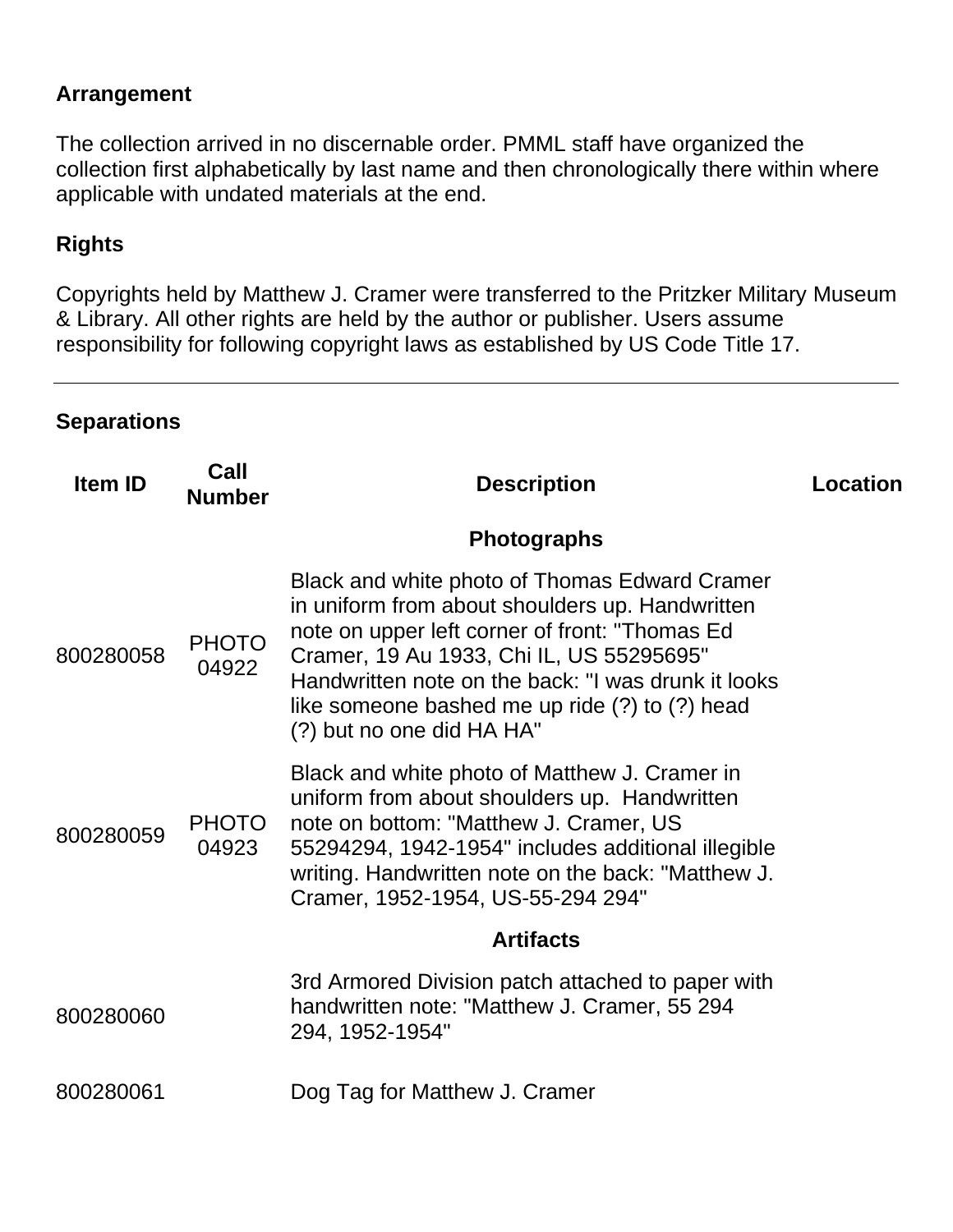| 800280062 | Gold bracelet with blue charms that spell "Camp<br>Forrest" Based on photocopied material (Item #<br>800280046) from the collection with annotations<br>from the donor, this bracelet (and the pin - Item #<br>800280063) was given to Winifred Cramer                         |
|-----------|--------------------------------------------------------------------------------------------------------------------------------------------------------------------------------------------------------------------------------------------------------------------------------|
| 800280063 | Gold pin, missing back clasp, for 33rd Division,<br>Camp Forrest, Tenn. Based on photocopied<br>material (Item # 800280046) from the collection<br>with annotations from the donor, this pin (and the<br>bracelet - Item $#800280062$ ) was given to<br><b>Winifred Cramer</b> |

## **Key Subjects**

This collection is indexed under the following headings in the Library's online catalog. Researchers interested in materials about related topics, persons, or places should search the catalog using these subject headings.

## **Subjects**

United States – History – Civil War, 1861-1865 World War, 1914-1918 World War, 1939-1945 Korean War, 1950-1953 United States – Army United States – Army Reserve United States – Navy – Yeoman United States – Army – American Expeditionary Forces

## **Container List**

**Box Folder Item ID # Title Dates**

## **Matthew Cramer**

|  | Honorable Discharge from U. S. Army and        |           |
|--|------------------------------------------------|-----------|
|  | 800280001 Enlistment Record (reverse side) for | 6/28/1919 |
|  | <b>Matthew Cramer</b>                          |           |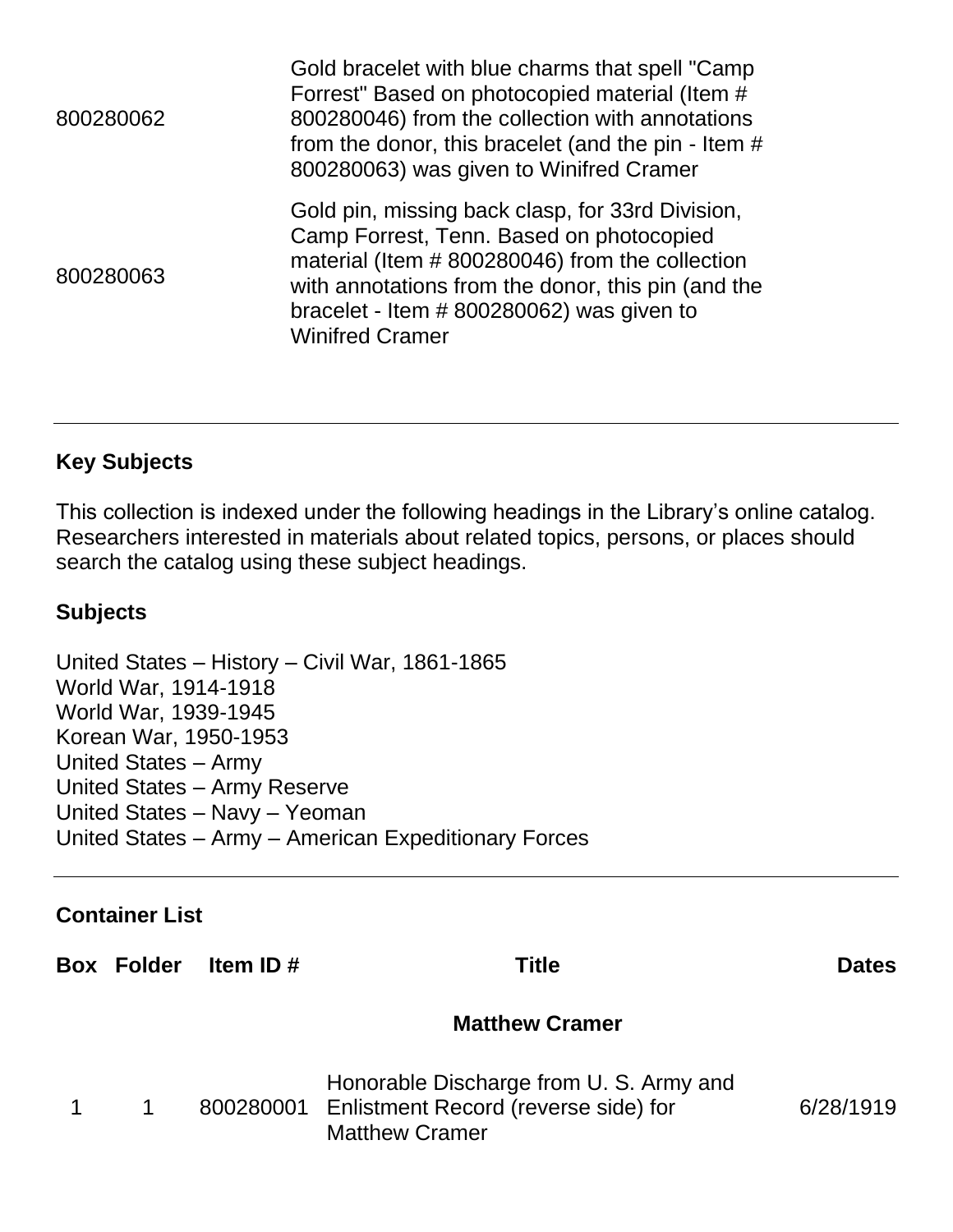| 1 | 1 | 800280002 | Photocopy of Honorable Discharge from U.<br>S. Army and Enlistment Record for<br><b>Matthew Cramer</b>                                                                                                                                                                                                                                                                                                                                                                                                                                                                                     | 6/28/1919 |
|---|---|-----------|--------------------------------------------------------------------------------------------------------------------------------------------------------------------------------------------------------------------------------------------------------------------------------------------------------------------------------------------------------------------------------------------------------------------------------------------------------------------------------------------------------------------------------------------------------------------------------------------|-----------|
| 1 | 1 | 800280003 | Application of Veteran for Hospitalization<br>under Section 202 (10), World War<br>Veterans' Act, 1924, As Amended (United<br>States Veterans Bureau Form No. 2597) for<br>Matthew Cramer. Handwritten note was<br>originally with record stating "ILL. Archives,<br>14 June 1991, World War I Bonus (?)<br>Records, Cook Co., Microfilm, Cramer,<br>Matthew, 137, 048, 423 days, \$211.50, ST<br># 2268, Nov. 5, 1923" though their<br>relationship is not immediately clear. They<br>were kept together to maintain original<br>order.                                                   | 2/5/1930  |
| 1 | 1 | 800280004 | Roster of Co. A, 55th Infantry, 7th Division,<br>A. E. F., France. "Published in conjunction<br>with Photograph $#$ 1297, June 1919, by<br>Ewing. Incorporated, Baton Rough<br>Louisiana." Additional typed note: "I don't<br>have picture" (Copy 1 of 2 - This copy<br>includes a handwritten note "A copy of this<br>picture was loaned to one of the other men<br>on this roster and wasn't returned", in<br>addition Matthew Cramer's name is<br>highlighted. Includes copied date.)                                                                                                   | 2/9/1995  |
| 1 | 1 | 800280005 | Roster of Co. A, 55th Infantry, 7th Division,<br>A. E. F., France. "Published in conjunction<br>with Photograph $#$ 1297, June 1919, by<br>Ewing. Incorporated, Baton Rough<br>Louisiana." Additional typed note: "I don't<br>have picture" (Copy 2 of 2 - this copy does<br>not include any handwritten notes or<br>highlights, no copy date is included, and<br>the pages are not separated but rather<br>connected in one long sheet. Also includes<br>envelope which roster was found in with<br>note by seal "I, Matthew J. Cramer, made<br>this copy to the best I could make out.") | u.d.      |
| 1 |   |           | 800280006 Typed "History of 'A' Company, 55th.                                                                                                                                                                                                                                                                                                                                                                                                                                                                                                                                             | u.d.      |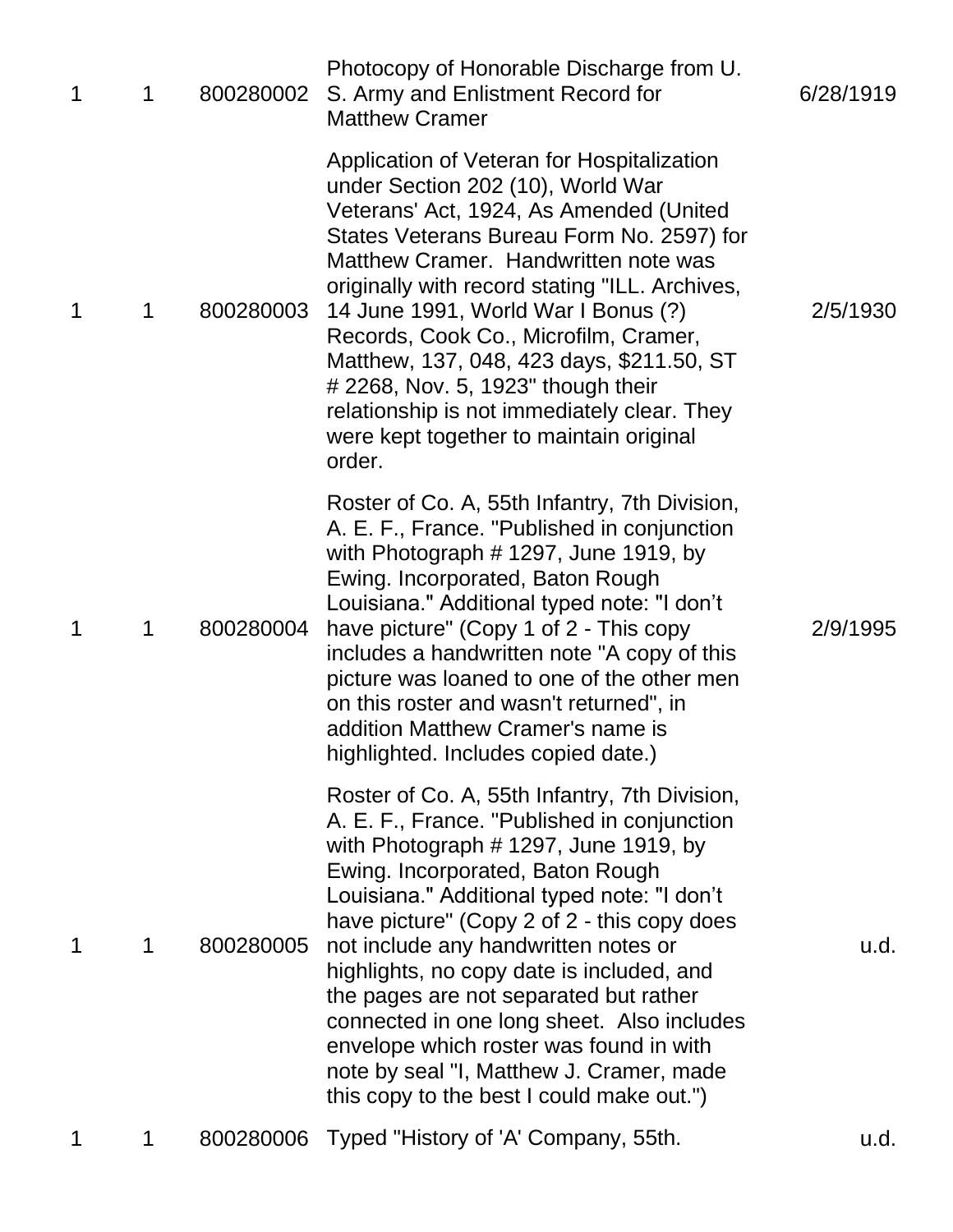|   |                |           | Infantry since Leaving the U.S. A." written<br>by Cpl. James D. Berry, including poem (or<br>potentially a song) "The Funeral" by 1st Lt.<br>Newton Gale Bush (Copy 1 of 2)                                                                                                                                                                                                                                                                                                                                                                                                                                                                               |              |
|---|----------------|-----------|-----------------------------------------------------------------------------------------------------------------------------------------------------------------------------------------------------------------------------------------------------------------------------------------------------------------------------------------------------------------------------------------------------------------------------------------------------------------------------------------------------------------------------------------------------------------------------------------------------------------------------------------------------------|--------------|
| 1 | 1              | 800280007 | Copy of "History of 'A' Company, 55th<br>Infantry since Leaving the U.S. A." written<br>by Cpl. James D. Berry, including poem (or<br>potentially a song) "The Funeral" by 1st Lt.<br>Newton Gale Bush. (Copy 2 of 2)                                                                                                                                                                                                                                                                                                                                                                                                                                     | u.d.         |
|   |                |           | <b>Matthew Cramer – Books and Booklets</b>                                                                                                                                                                                                                                                                                                                                                                                                                                                                                                                                                                                                                |              |
| 1 | $\overline{2}$ | 800280008 | Pray Book belonging to Matthew Cramer,<br>cover has faded text but "A Handy<br>Companion for Soldiers and Sailors" can be<br>made out. From title page: "A Handy<br><b>Companion Dedicated to Our Soldiers and</b><br>Sailors and to the Honor and Glory of the<br>Cross and Flag by a Vincentian Father,<br>Permissu Superioris". First page has<br>handwritten notes from 2 distinct sets of<br>handwriting: "Matthew Cramer, World War<br>(?) 1918 - " and "1989, If Lost Please<br>Return to or Call Matthew J. Cramer, 11601<br>So Kenneth, Alsip IL. 60803, 708-388-<br>0119". Back cover includes handwritten<br>note: "My Dad's Army Prayer Book" | c. 1917-1918 |
| 1 | $\overline{2}$ | 800280009 | Booklet for National Headquarters, Buck<br>Privates Society, A. E. F. with handwritten<br>note on cover: "Property of Matthew<br>Cramer & (?) son, Matthew J. Cramer,<br>Alsip, IL, 20 Au 2014" Booklet contains<br>information and sections on the formation<br>of Bucks Privates Society A. E. F., General<br>Orders, membership application forms,<br>Notable Days in War's History (World War<br>I), Data of Divisions, showing the number of<br>ships and troops for months in 1917 and<br>1918, and casualties                                                                                                                                      | u.d.         |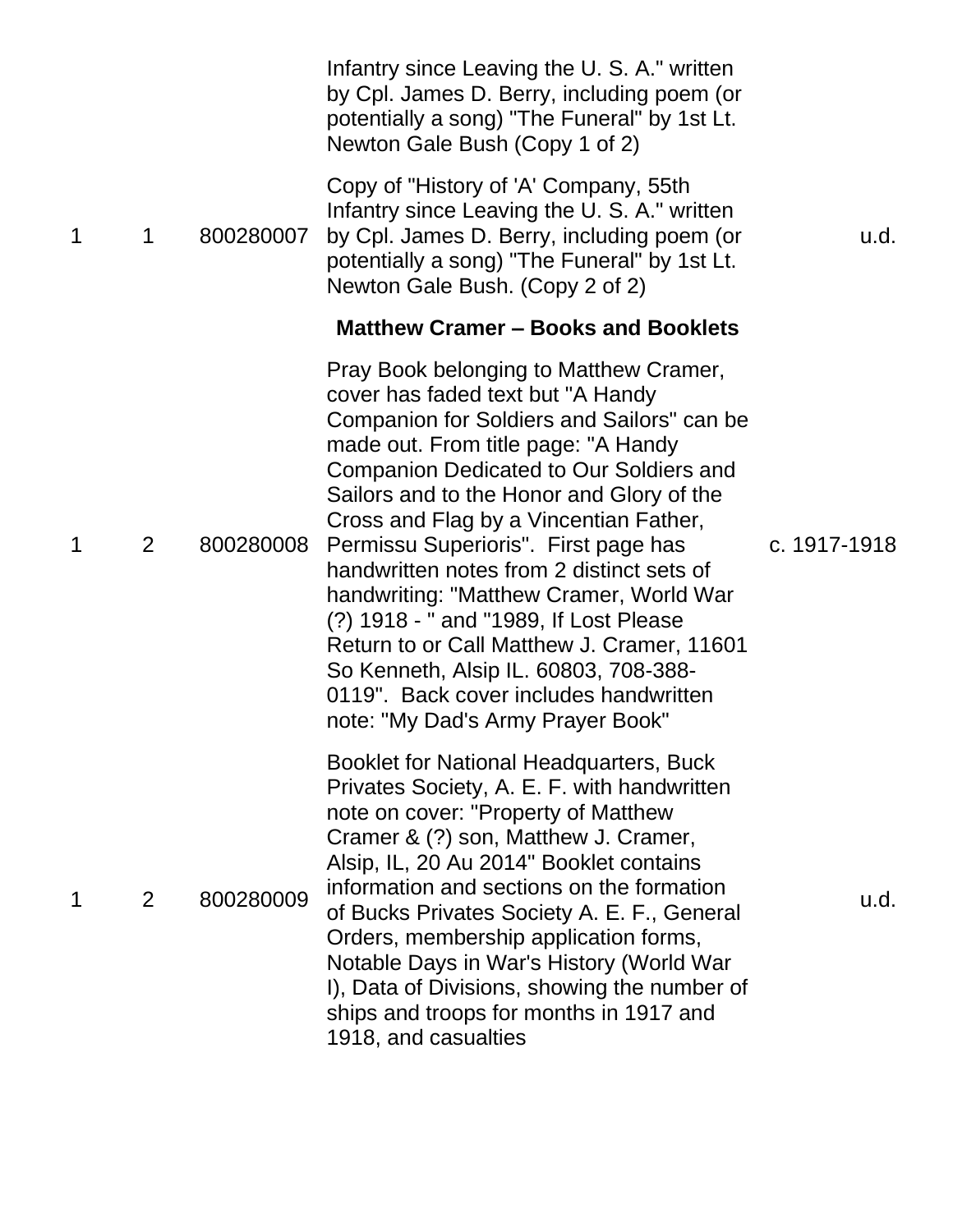## **Matthew J. Cramer**

| 1 | 3 | 800280010 | <b>Selective Service System Registration</b><br>Certificate for Matthew Joseph Cramer                                                                                                                               | 3/20/1950                                               |
|---|---|-----------|---------------------------------------------------------------------------------------------------------------------------------------------------------------------------------------------------------------------|---------------------------------------------------------|
| 1 | 3 | 800280011 | Photocopy of "Btry. A 57th A. A. A. - A. W. -<br>Bn. Reserve Command, Fort Knox,<br>Kentucky. Matthew J. Cramer is in 1st<br>Platoon, pictured on 2nd page, 3rd row<br>(middle), far left photo. Name is indicated. | 1952; u.d.                                              |
| 1 | 3 | 800280012 | Selective Service System Notice of<br><b>Classification card for Matthew Joseph</b><br>Cramer                                                                                                                       | 1/22/1952                                               |
| 1 | 3 | 800280013 | Certificate of Acceptability (DD Form No.<br>62) for Matthew Joseph Cramer                                                                                                                                          | 3/13/1952                                               |
| 1 | 3 | 800280014 | Selective Service System Order to Report<br>for Induction (SSS Form No. 252) for<br>Matthew J. Cramer                                                                                                               | 9/2/1952                                                |
|   | 3 | 800280015 | Immunization Register (WD AGO Form No.<br>8-117) for Matthew J. Cramer                                                                                                                                              | September -<br>October<br>1952                          |
|   | 3 | 800280016 | Immunization Register (WD AGO Form No.<br>8-117) for Matthew J. Cramer                                                                                                                                              | September -<br>October<br>1952;<br>February 27,<br>1954 |
|   | 3 | 800280017 | Triplicate copy, Authorization of Class B<br>Allotment for Purchase of War Savings<br>Bonds (WD AGO Form No. 29-6)                                                                                                  | November<br>1952                                        |
| 1 | 3 | 800280018 | Certificate of Proficiency from<br>Headquarters, 3D Armored Division, Fort<br>Knox, Kentucky for completing Wheel<br>Vehicle Mechanic MOS 4014                                                                      | 2/13/1953                                               |
|   | 3 | 800280019 | Notice to Veteran and Application for<br>Insurance (VA Form No. 9-4356 a), mostly<br>blank                                                                                                                          | c. March<br>1954                                        |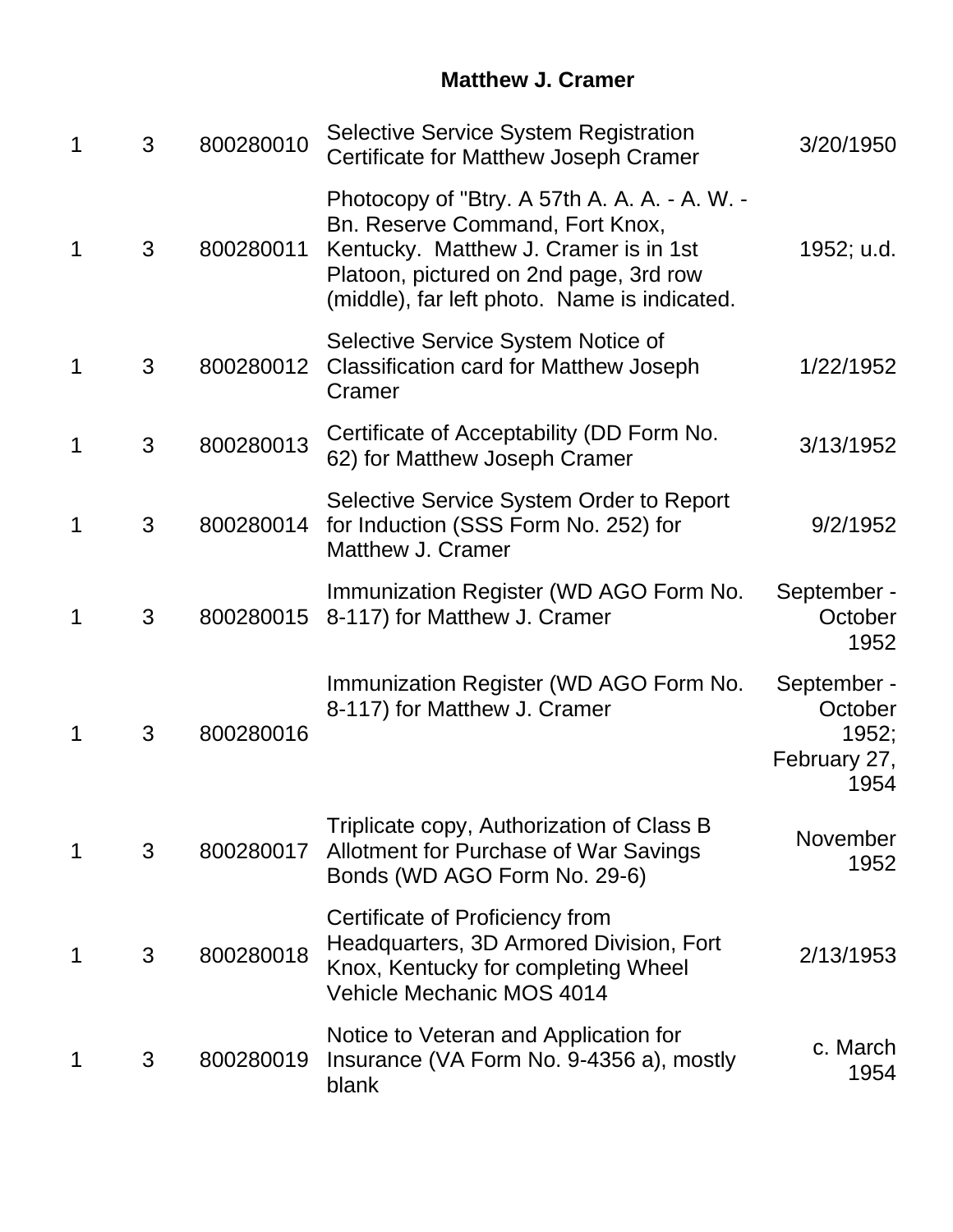| 1 | 3 | 800280020 | Report of Separation from the Armed<br>Forces of the United States (DD Form No.<br>214) for Matthew J. Cramer with attached<br>supplemental page of Veterans' Rights and<br>Benefits (DD Form No. 214-1)                 | 9/9/1954  |
|---|---|-----------|--------------------------------------------------------------------------------------------------------------------------------------------------------------------------------------------------------------------------|-----------|
| 1 | 3 | 800280021 | Small, highly reduced laminated copy of<br>Report of Separation from the Armed<br>Forces of the United States for Matthew J.<br>Cramer                                                                                   | 9/9/1954  |
| 1 | 3 | 800280022 | Copy of Report of Separation from the<br>Armed Forces of the United States (DD<br>Form No. 214) for Matthew J. Cramer                                                                                                    | 9/9/1954  |
| 1 | 3 | 800280023 | Special Orders No. 40: Matthew J. Cramer<br>included in list of men that are assigned to<br>RC at Fort Sheridan and instructed to<br>report to commanding officer upon arrival<br>for disp.                              | 9/26/1952 |
| 1 | 3 | 800280024 | Special Orders No. 234: Matthew J.<br>Cramer included in list of men that are<br>relieved from assignment RC at Fort<br>Sheridan and are instructed to travel in 3rd<br>Armored Division group to Fort Knox,<br>Kentucky | 10/3/1952 |
| 1 | 3 | 800280025 | Special Orders No. 44: Matthew J. Cramer<br>included in list of men relieved from<br>assignment and transferred to 9224th TSU<br>The Trans Cen Ft. Eustis, VA for<br>reassignment                                        | 2/19/1953 |
| 1 | 3 | 800280026 | Special Orders No. 79: Matthew J. Cramer<br>included in list of men that are relieved from<br>their assignment and transferred in grade<br>to 373rd T Major Port Ft. Eustis, VA now at<br>indeterminate TDY Sta in NEAC  | 4/4/1953  |
| 1 | 3 | 800280027 | Special Orders No. 147: listing enlisted<br>men that are granted 30 days ordinary<br>leave                                                                                                                               | 11/3/1953 |
|   | 3 | 800280028 | Special Orders No. 58: Matthew J. Cramer<br>included in list of men being promoted to                                                                                                                                    | 4/26/1954 |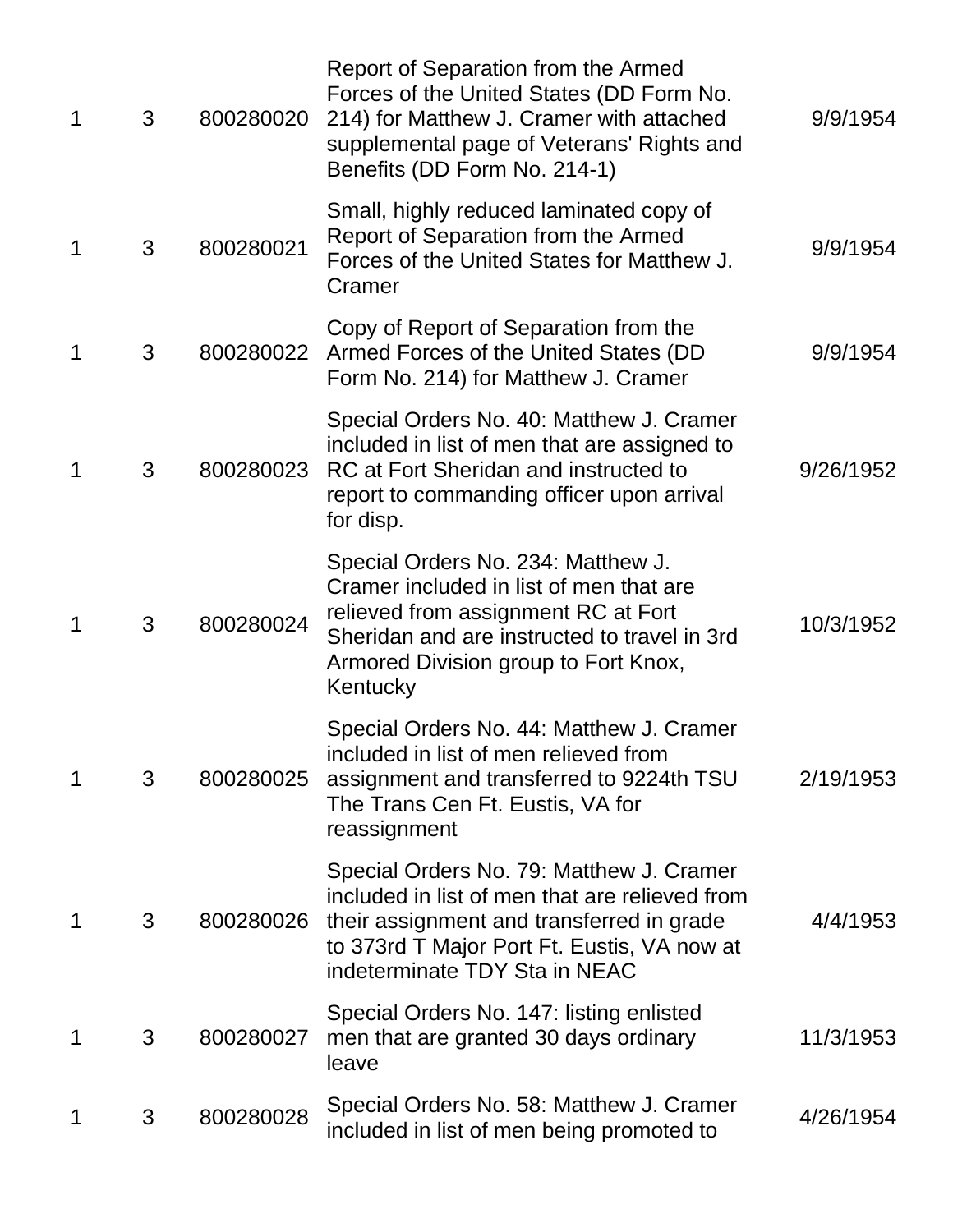|   |   |           | temporary grade of Corporal (Copy 1 of 2)                                                                                                                                                                                                                                                                                |            |
|---|---|-----------|--------------------------------------------------------------------------------------------------------------------------------------------------------------------------------------------------------------------------------------------------------------------------------------------------------------------------|------------|
| 1 | 3 | 800280029 | Special Orders No. 58: Matthew J. Cramer<br>included in list of men being promoted to<br>temporary grade of Corporal (Copy 2 of 2)                                                                                                                                                                                       | 4/26/1954  |
| 1 | 3 | 800280030 | Installation Clearance Certificate (DA Form<br>No. 137) for Matthew J. Cramer                                                                                                                                                                                                                                            | 9/7/1954   |
| 1 | 3 | 800280031 | Letter of Transfer from Roy E. Wirrick,<br>CWO, USA, Supply Officer to Matthew J.<br>Cramer: indicating his transfer to ERC and<br>regarding his personal clothing                                                                                                                                                       | 9/8/1954   |
| 1 | 3 | 800280032 | Special Orders No. 2: Matthew J. Cramer<br>included in list of men who are relieved<br>from assignment and transferred to the<br>Army Reserve (Copy 1 of 2)                                                                                                                                                              | 9/9/1954   |
| 1 | 3 | 800280033 | Special Orders No. 2: Matthew J. Cramer<br>included in list of men who are relieved<br>from assignment and transferred to the<br>Army Reserve (Copy 2 of 2)                                                                                                                                                              | 9/9/1954   |
| 1 | 3 | 800280034 | Letter of Transfer to Reserve Component<br>from Headquarters, 5043rd SU, Personnel<br>Center at Fort Sheridan, IL to Matthew J.<br>Cramer: indicating his transfer to Army<br>Reserve after 8 years of service, the<br>address where to mail a copy of this letter<br>to, and listing his various reserve<br>obligations | 9/9/1954   |
| 1 | 3 | 800280035 | Grade Conversion Memo to Matthew J.<br>Cramer informing him that his rank of<br>Corporal will be known as Specialist 3rd<br>Class (IMD Form No. 325)                                                                                                                                                                     | 11/14/1954 |
| 1 | 3 | 800280036 | Selective Service System Notice of<br><b>Classification card for Matthew Joseph</b><br>Cramer                                                                                                                                                                                                                            | 4/20/1956  |
| 1 | 3 | 800280037 | Typed memo (XI Corps Form 18)<br>instructing that Reserve Identifications<br>cards must be surrendered upon discharge<br>from US Army Reserve                                                                                                                                                                            | 1/17/1958  |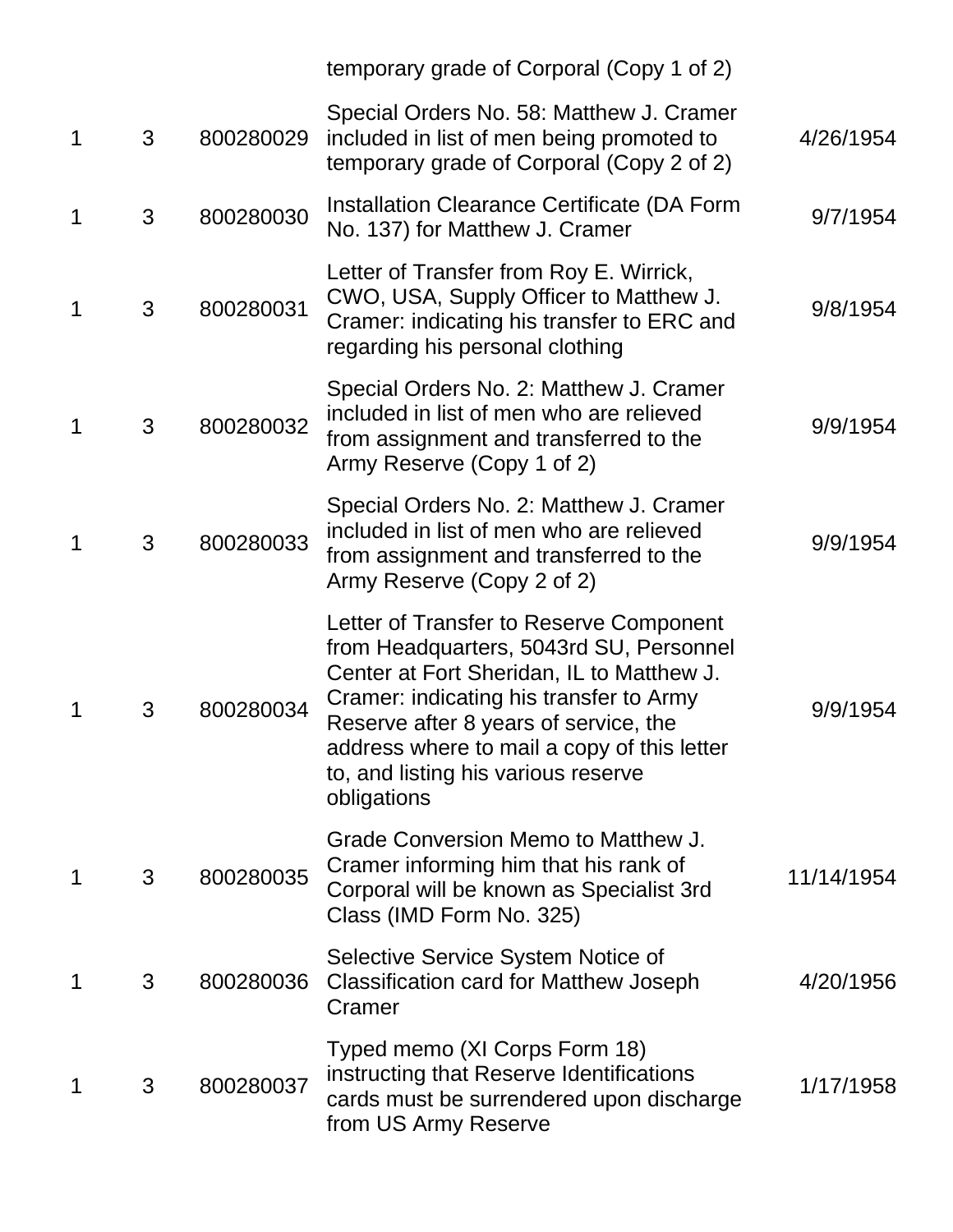| $\mathbf 1$ | 3 | 800280038 | Letter from Melvin M. Vuksich, Lt. Colonel,<br>AGC, Adjutant General to Matthew J.<br>Cramer: removing him from the Standby<br>Reserve and honorably discharging him<br>from the U.S. Army Reserve                                                                                                                                                                                                                                                                              | 9/3/1960     |
|-------------|---|-----------|---------------------------------------------------------------------------------------------------------------------------------------------------------------------------------------------------------------------------------------------------------------------------------------------------------------------------------------------------------------------------------------------------------------------------------------------------------------------------------|--------------|
| 1           | 3 | 800280039 | Honorable Discharge Certificate from Army<br>of the United States for Matthew J. Cramer                                                                                                                                                                                                                                                                                                                                                                                         | 9/3/1960     |
| 1           | 3 | 800280040 | Letter to "Dad Cramer" from Sul (?)<br>Cramer: about his feelings toward and<br>thoughts on his father. Based on names<br>and addresses included in other<br>documents, "Dad Cramer" is potentially<br>Matthew J. Cramer.                                                                                                                                                                                                                                                       | 7/18(?)/1987 |
| 1           | 3 | 800280041 | Certificate of Service for the Armed Forces<br>of the United States card for Matthew J.<br>Cramer indicating active duty from<br>September 26, 1952 to September 9, 1954                                                                                                                                                                                                                                                                                                        | u.d.         |
|             | 3 | 800280042 | <b>Address Referral Sheet for Veterans with</b><br>list of matters that the Veterans<br>Administration Regional Office has more<br>information on                                                                                                                                                                                                                                                                                                                               | u.d.         |
|             |   |           | <b>Norbert Cramer</b>                                                                                                                                                                                                                                                                                                                                                                                                                                                           |              |
| 1           | 4 | 800280043 | Spiral Bound written history "One of<br>Thousands, or More" by Nobert Cramer<br>describing his experience in WWII through<br>boot camp, Yeoman School, and other<br>various assignments in the U.S. Navy.<br>Cover includes handwritten note: "My<br>cousin - Matthew J. Cramer, 11601 So<br>Kenneth, Alsip, Ill., as of Nov. 11, 2014"<br>another note written on inside of front<br>cover: "2014 address, 2300 Portage St,<br>Apt 347, Portage, MI, 49001, Norbert<br>Cramer" | 2003         |
|             |   |           | <b>Thomas Edward Cramer</b>                                                                                                                                                                                                                                                                                                                                                                                                                                                     |              |
| 1           | 5 |           | Report of Separation from Armed Forces of<br>800280044 the United States (D. D. Form No. 214) for<br><b>Thomas Edward Cramer</b>                                                                                                                                                                                                                                                                                                                                                | 8/10/1954    |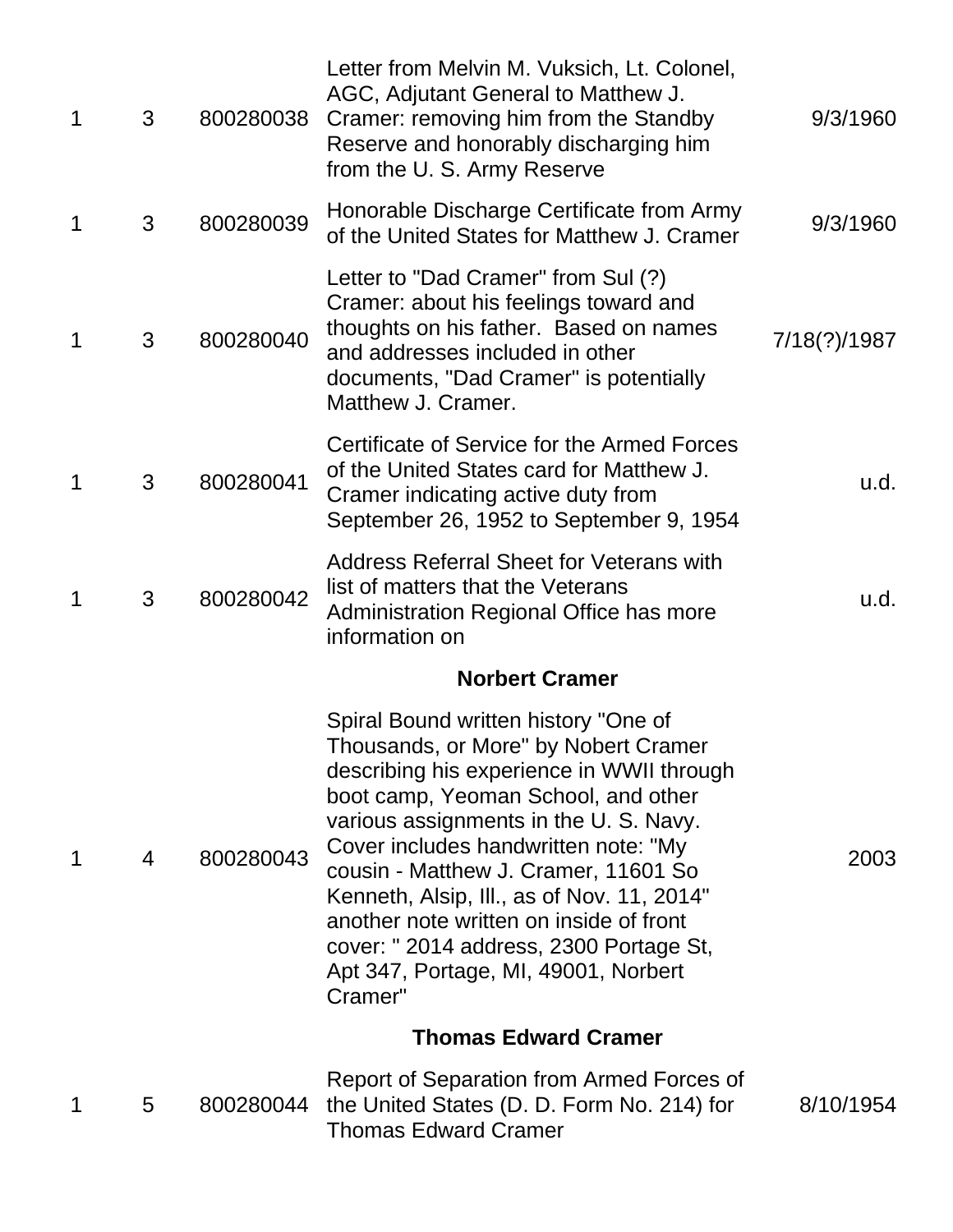# **Winifred Cramer**

| 1 | 6              | 800280045 | Photocopy of newspaper clippings: Left -<br>"Caught in Squeeze" with photo of Winifred<br>Cramer and great grandchildren.<br>Handwritten note indicating clipping might<br>be from Dec/Jan 1988. Right - "District"<br>Officer Named" with photo of Jack Cramer<br>and Second District Commander of the<br>American Legion Department of Indiana, C.<br>W. Hoff                                                                                                                                                                                                                    | 1988 (?), u.d. |
|---|----------------|-----------|------------------------------------------------------------------------------------------------------------------------------------------------------------------------------------------------------------------------------------------------------------------------------------------------------------------------------------------------------------------------------------------------------------------------------------------------------------------------------------------------------------------------------------------------------------------------------------|----------------|
| 1 | 6              | 800280046 | Photocopy of Camp Forrest bracelet and<br>pin (Items # 800280062 and # 800280063<br>respectively that have been separated out)<br>with note on reverse side indicating these<br>items were given to donor's mother,<br>Winifred Cramer. Potentially given to her by<br>Charles E. (?) Lewis.                                                                                                                                                                                                                                                                                       | u.d.           |
|   |                |           | <b>Charles Lewis</b>                                                                                                                                                                                                                                                                                                                                                                                                                                                                                                                                                               |                |
| 1 | $\overline{7}$ | 800280047 | Photocopy of page: Top Left: photo of<br>Charles Lewis potentially in uniform with<br>caption "Charles Lewis, Jan 11 1944, U. S.<br>Army, 3801 (?) So Union, Chi ILL"; Top<br>Right: photo of group of men in front of<br>statue with caption "Charles Lewis, 3 F-R<br>(?) Top Row"; Bottom Left: U. S. Tank<br>Destroyer Forces patch with note "Charles"<br>Lewis ? patch WWII"; Bottom Right: post it<br>note with birth and death dates. Notes from<br>Matthew J. Cramer indicating he isn't sure<br>of death date and looking for more<br>information on his death and burial | 1944, u.d.     |
| 1 | 7              | 800280048 | Photocopy of page: Top Right: photo of<br>Charles Lewis outside, potentially in river<br>with caption "Charles Lewis"; Bottom right:<br>photo of two men in uniform holding guns in<br>fox hole with caption "Charles Lewis, Jan<br>1944, Nashville Tenn."                                                                                                                                                                                                                                                                                                                         | 1944, u.d.     |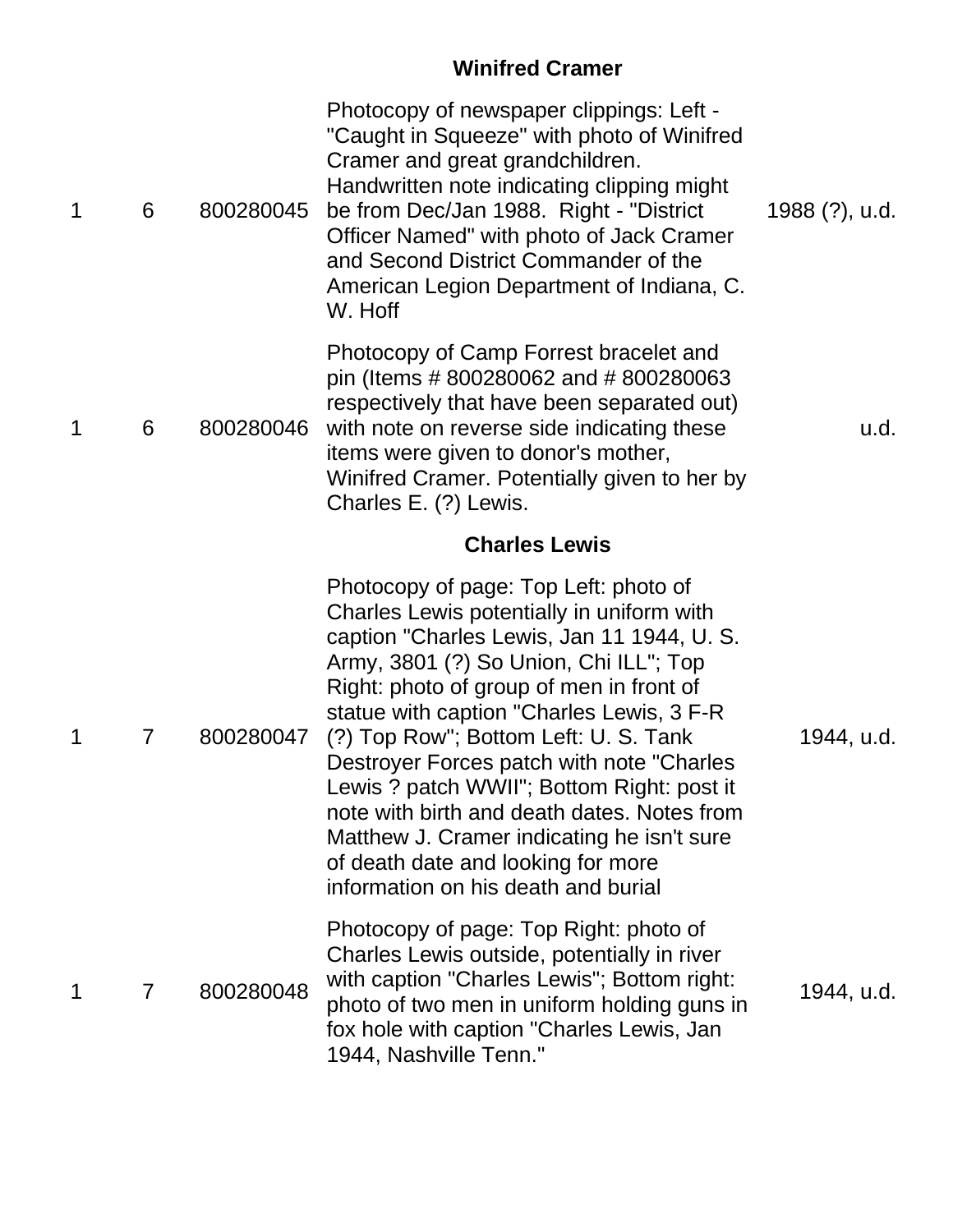| $\mathbf 1$ | $\overline{7}$ | 800280049 | Family Group Record - 381 prepared by<br>Matthew J. Cramer with information on:<br>Husband Frederick Lewis, wife Susan<br>Cramer, and children Charles Lewis and<br>Frederick Lewis. Reverse side includes<br>more detailed information on family<br>members.                                                                                                                                                                                                              | 1/30/2005    |
|-------------|----------------|-----------|----------------------------------------------------------------------------------------------------------------------------------------------------------------------------------------------------------------------------------------------------------------------------------------------------------------------------------------------------------------------------------------------------------------------------------------------------------------------------|--------------|
| $\mathbf 1$ | $\overline{7}$ | 800280050 | Ancestry.com print out with information<br>from World War II Army Enlistment<br>Records, 1938-1946 for Charles F. Lewis.<br>Includes handwritten notes (potentially from<br>donor, Matthew J. Cramer) of information<br>about Charles Lewis from other sources.<br>Includes note asking for more information<br>on "my cousin"                                                                                                                                             | u.d.         |
|             |                |           | <b>Clarence F. Myszak</b>                                                                                                                                                                                                                                                                                                                                                                                                                                                  |              |
| 1           | 8              | 800280051 | New Testament, Roman Catholic Version<br>presented by the Army of the United States<br>and presented to Clarence F. Myszak.<br>Information from title page: "My Daily<br>Reading from the Four Gospels and the<br>New Testament"                                                                                                                                                                                                                                           | c. 1941-1943 |
|             |                |           | <b>Amos B. Stevenson</b>                                                                                                                                                                                                                                                                                                                                                                                                                                                   |              |
| 1           | 9              | 800280052 | Photocopies of records regarding Amos B.<br>Stevenson that Matthew J. Cramer<br>obtained from National Archives. Originally<br>all clipped in singular folder. Photocopies<br>include a discharge from service form<br>dated May 1865 and various forms, letters,<br>and documents relating to pensions from<br>1866 to 1899. All pages include stamp<br>"Matthew J. Cramer, 11601 SO. Kenneth,<br>Alsip, IL. 60658, with handwritten note My<br><b>Great Grandfather"</b> | 1865-1899    |
|             |                |           | Eli C. Stevenson                                                                                                                                                                                                                                                                                                                                                                                                                                                           |              |
| 1           | 10             | 800280053 | Order for Copies of Veteran Records<br>(NATF Form No. 80): Matthew J. Cramer<br>seeking records of Eli C. Stephenson<br>(Stevenson) at National Archives                                                                                                                                                                                                                                                                                                                   | 9/4/1987     |